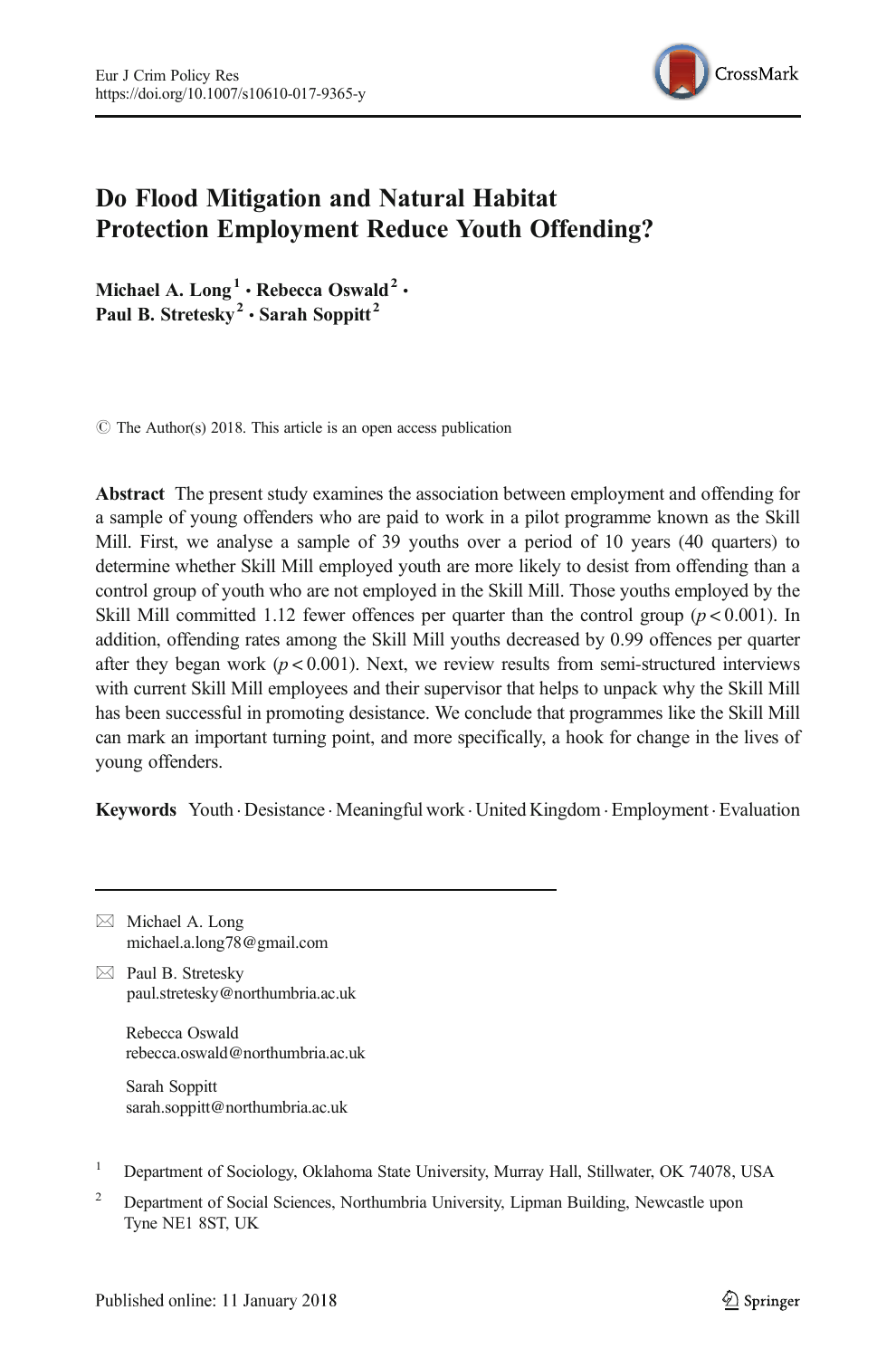# **Introduction**

Common sense tells us that ex-offenders who are employed are more likely to desist from offending than those who are not employed. However, scholarship in this area suggests the relationship between employment and desistance is complex and has yet to be understood and examined for all ages, types of offenders and forms of employment (Paternoster et al. [2003](#page-16-0); Sampson & Laub [1993](#page-16-0); Uggen & Staff [2001;](#page-16-0) Wright & Cullen, [2004](#page-16-0)). The object of the present study is to add to the desistance literature by examining the association between employment and offending frequency for a sample of young offenders who are put to work in a pilot programme known as the "Skill Mill." The Skill Mill employs young offenders to carry out flood mitigation and natural habitat protection projects for the community.

This research builds on previous work that examines the relationship between youth employment and desistance from criminal offending. Understanding the impact of pro-social work-based desistance programmes is crucial as these programmes are opening around the UK and are beginning to spread to continental Europe. The Skill Mill, Newcastle was established in late 2013 and in the time since, numerous branches have opened in the UK (Leeds, Cumbria and Liverpool) as well as in Tallinn, Estonia. This pilot study focuses on the Newcastle, UK branch of the Skill Mill to determine what positive effects going through a pro-social workbased desistance programme has on young ex-offenders.

Our evaluation is situated in a life course perspective. We draw upon the notion that the Skill Mill may provide life course transition or "turning points" for offending youth. We begin by examining the concept of turning points in promoting criminal desistance over the life course. Next, we briefly review the existing literature on the relationship between employment and criminal desistance among offending youth. We then describe the Skill Mill and suggest it should serve as a turning point that promotes desistance. After the methods and results sections, in the discussion we situate the findings in the existing literature.

## Youth employment and crime desistance

Sampson & Laub  $(1993, p. 8)$  $(1993, p. 8)$  $(1993, p. 8)$  stress the concept of 'turning points,' or those transitions that occur at specific points in time that may alter the life course toward or away from crime and deviance (see also Elder, [1994](#page-15-0)). In the case of criminal desistance, transitions may be effective in changing behaviour because they are rooted in "obligations" and "expectations" that bind individuals to social institutions (Sampson & Laub [1993,](#page-16-0) p. 141). As Sampson and Laub  $(1993, pp. 8-9)$  $(1993, pp. 8-9)$  $(1993, pp. 8-9)$  observe, "Social institutions and triggering life events that may modify trajectories include school, *work*, the military, marriage, and parenthood" (italics added). This research adopts Sampson and Laub's view about turning points and proposes that pro-social youth employment can serve as a turning point for offenders and will therefore promote criminal desistance.

Unfortunately, it is difficult to determine whether employment can serve as an important turning point in the life course of young offenders (Uggen [2000](#page-16-0); Lageson & Uggen [2013](#page-16-0)). For instance, the literature on the relationship between employment and crime among young people is highly inconsistent. Indeed, a substantial body of empirical work now challenges the notion that youth employment is always desirable (Bachman & Schulenberg [1993](#page-15-0); Cullen et al. [1997;](#page-15-0) Safron et al. [2001](#page-16-0); Wright et al. [1997](#page-16-0)). Thus, using employment to promote criminal desistance may be misguided. However, the criminology literature does document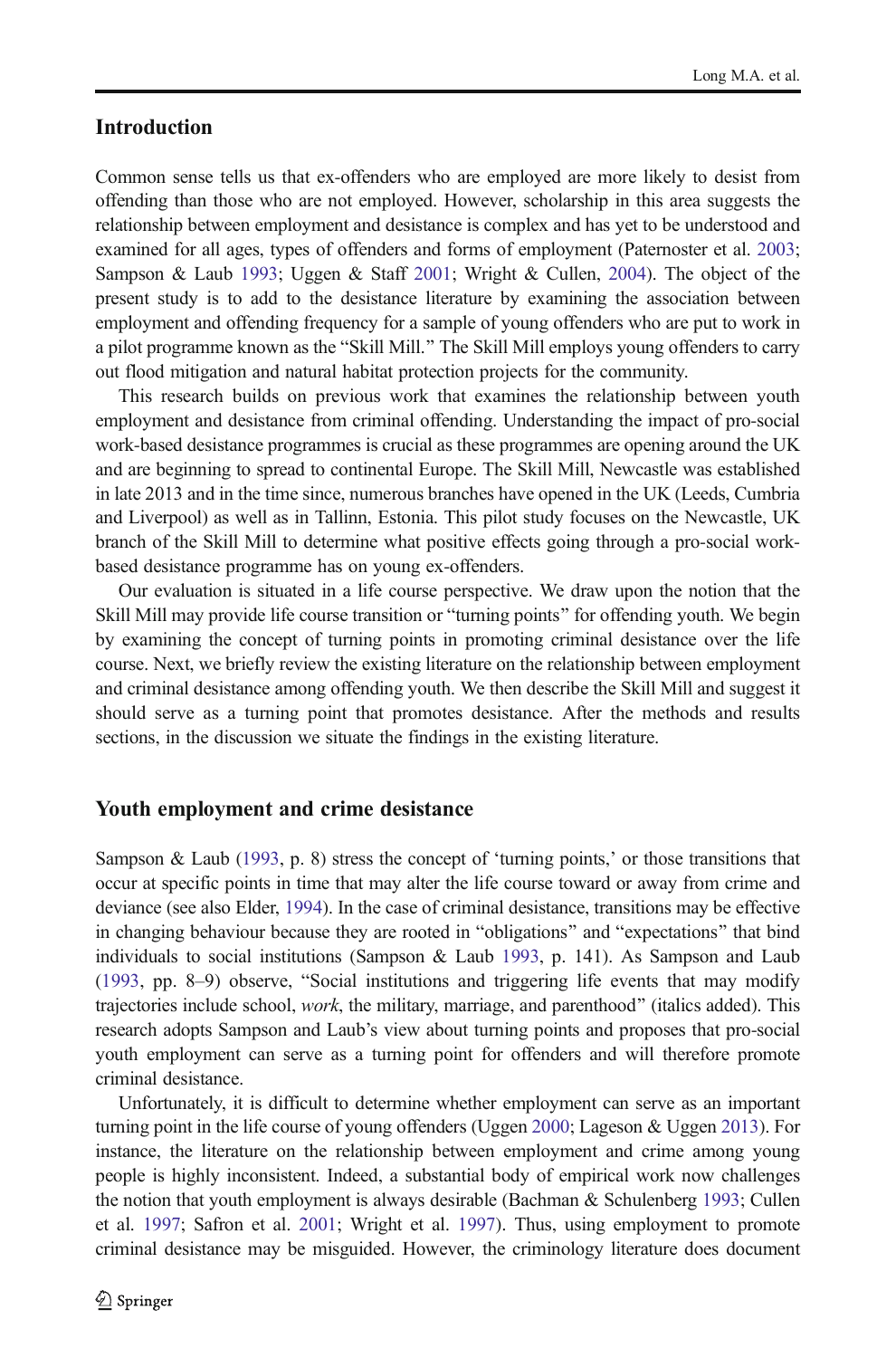different effects for employment on crime depending upon the offender's age, intensity of employment, type of work and type of co-workers. We examine each of these issues and relate it to the potential for employment to enhance criminal desistance among youth.

# Age

Staff & Uggen ([2003](#page-16-0)) observe that the impacts of employment on desistance vary by age, suggesting that work can reduce crime among adults but increases crime among young people. Staff & Uggen [\(2003,](#page-16-0) p. 267) give three explanations why employment may increase crime and delinquency among youth. First, they draw upon Hirschi's ([1969](#page-15-0)) social control theory to suggest that employment may take time away from families and schools and therefore weaken or disrupt attachments with the most basic institutions that inhibit delinquency at a young age. Second, they suggest that most youth are not mature enough to handle adult jobs and leisure activities that often accompany those jobs. Leisure activities associated with adult jobs place youth in positions where they may be dating early, using alcohol and drugs and missing school—all factors associated with delinquency. Third, Staff and Uggen suggest that employment may open up some opportunities for crime and delinquency in an atmosphere that is more likely to place stress (or strain, see Agnew [1992](#page-15-0)) on young people than adults.

# Work intensity

Several empirical studies suggest that 'intense' work may lead to crime and deviance among youths. For instance, Bachman & Schulenberg [\(1993\)](#page-15-0) studied a sample of US high school seniors and found that as these young people worked more, their deviant behaviour and illicit drug use intensified (see also Safron et al. [2001](#page-16-0)). Furthermore, while Mihalic  $\&$ Elliott ([1997\)](#page-16-0) discovered that employed youth report more delinquency than unemployed youth, they also added that those who worked more than 20 h per week had much higher levels of self-reported deviance than those who worked less than 20 h per week. Bachman & Schulenberg ([1993](#page-15-0)) also found that youths who work fewer hours per week are less likely to report trouble with the police and also less likely to engage in school-related misconduct than those who are intensively employed. Finally, Steinberg & Dornbusch ([1991](#page-16-0)) studied high school students in California and Wisconsin (USA) to determine if the amount of hours worked during the school year are related to drug use, skipping class and/or school performance. Two waves of the student self-report questionnaires suggest that as the number of hours worked increased, so did drug use, psychological symptoms and skipping class.

# Job type

Despite the large body of research that documents a positive relationship between youth employment, work intensity, crime and deviance, there is reason to be optimistic that some types of employment may promote desistance under the right circumstances. That is, the type of job may influence the relationship between crime, delinquency and employment among youth (Agnew [1986;](#page-15-0) Uggen & Staff [2001](#page-16-0)).

Uggen [\(1999\)](#page-16-0) has suggested that job quality is related to criminal behaviour and points out that those ex-offenders who hold good jobs (defined according to job satisfaction within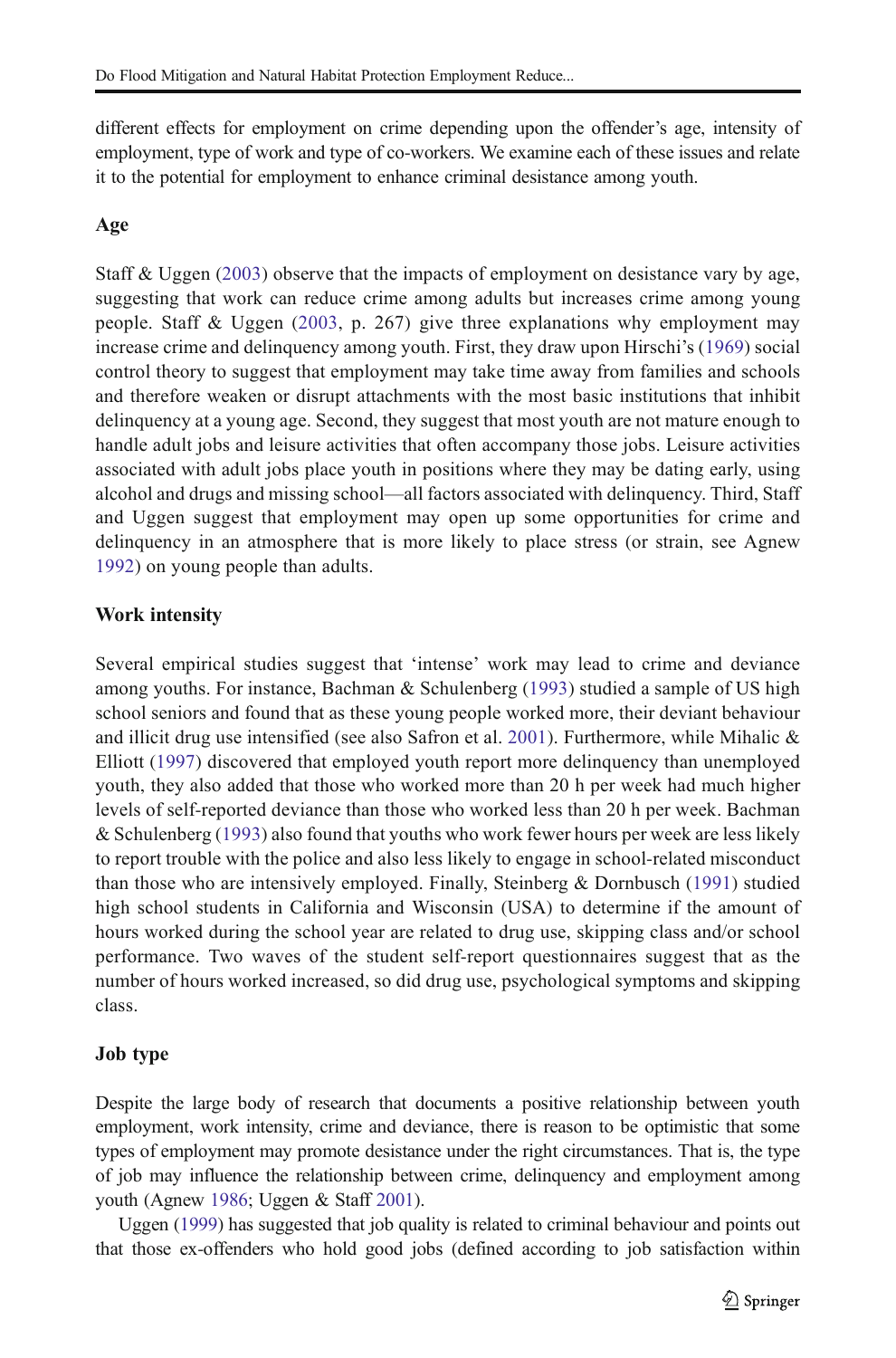prestige-ranked occupations) are less likely to engage in crime than ex-offenders who hold poor jobs. One way that the type of employment may promote desistance from crime is through the concept of social capital. Wright et al. ([1997](#page-16-0)) suggest that poor-quality jobs do not produce the kinds of social capital that will stimulate reductions in offending. That is, offenders employed in "fast food and service sector jobs in the secondary labour market [that] do not build social capital" are not likely to see reductions in offending over the life course (Wright  $\&$ Cullen [2004,](#page-16-0) p. 188).

Agnew [\(1986](#page-15-0)) has also pointed out that high-quality jobs are likely to reduce youth offending (see also Uggen & Staff [2001\)](#page-16-0). High-quality jobs that are stable can serve as a turning point in the lives of young people. Uggen  $\&$  Shannon [\(2014](#page-16-0)) also suggest that the type of job is an important consideration in determining whether crime and delinquency will increase or diminish. They suggest that "to effectively curb crime or drug use, a programme must meaningfully improve participants' employment prospects long-term^ (Uggen & Shannon [2014](#page-16-0), p. 106).

Employment that promotes civic engagement may also encourage desistance from offending among chronic youth offenders. Uggen et al. ([2006](#page-16-0), p. 281) point out that in order to promote desistance, offenders need to have their "stigmatized status as outsiders [converted] to full democratic participation as stakeholders." This idea is also compatible with Maruna's ([2001](#page-16-0)) assertion that types of work that help others and establish credibility are also likely to support desistance.

#### Co-workers normativity

The idea of deviance amplification suggests that ex-offenders are more likely to engage in future crime when they develop delinquent friendship networks through their workplaces. Therefore, employment may promote criminal desistance only where it brings offenders into contact with pro-social co-workers. Co-workers who support pro-social behaviours may provide an important source of social protection that helps increase the likelihood that a job will become a turning point that directs young ex-offenders away from crime. Paternoster et al. [\(2003,](#page-16-0) p. 327) suggest that the offender's employment surroundings matter, arguing that, "It may be that some types of jobs or employment experiences are criminogenic.. ..Other jobs, such as those where there is ample adult supervision and mentorship and where employees learn new skills, may actually inhibit antisocial behavior." Research confirms these observations. For instance, Wright & Cullen [\(2004\)](#page-16-0) examine data in the National Youth Survey (United States) to study whether pro-social coworkers help reduce drug use and delinquency. They suggest that work can disrupt those relationships and networks that encourage individuals to commit crime while fostering relationships that insulate the individual from crime. Thus, Wright & Cullen ([2004](#page-16-0)) point out that good jobs are "good" because they promote "informal social control" by "establishing social capital with employers" (p. 198). As a result, employment may reduce offending because some types of employment encourage the necessary type of social capital that can direct life trajectories away from crime. Thus, youth employment may also reduce offending when employees who hold pro-social values surround ex-offenders. Importantly, those youths with the highest levels of offending are more likely to be impacted by pro-social messages from their co-workers. For instance, Wright et al.  $(2001, p. 322)$  $(2001, p. 322)$  $(2001, p. 322)$  propose that "prosocial ties that deter crime, should deter it most strongly among individuals already prone to crime" (italics added).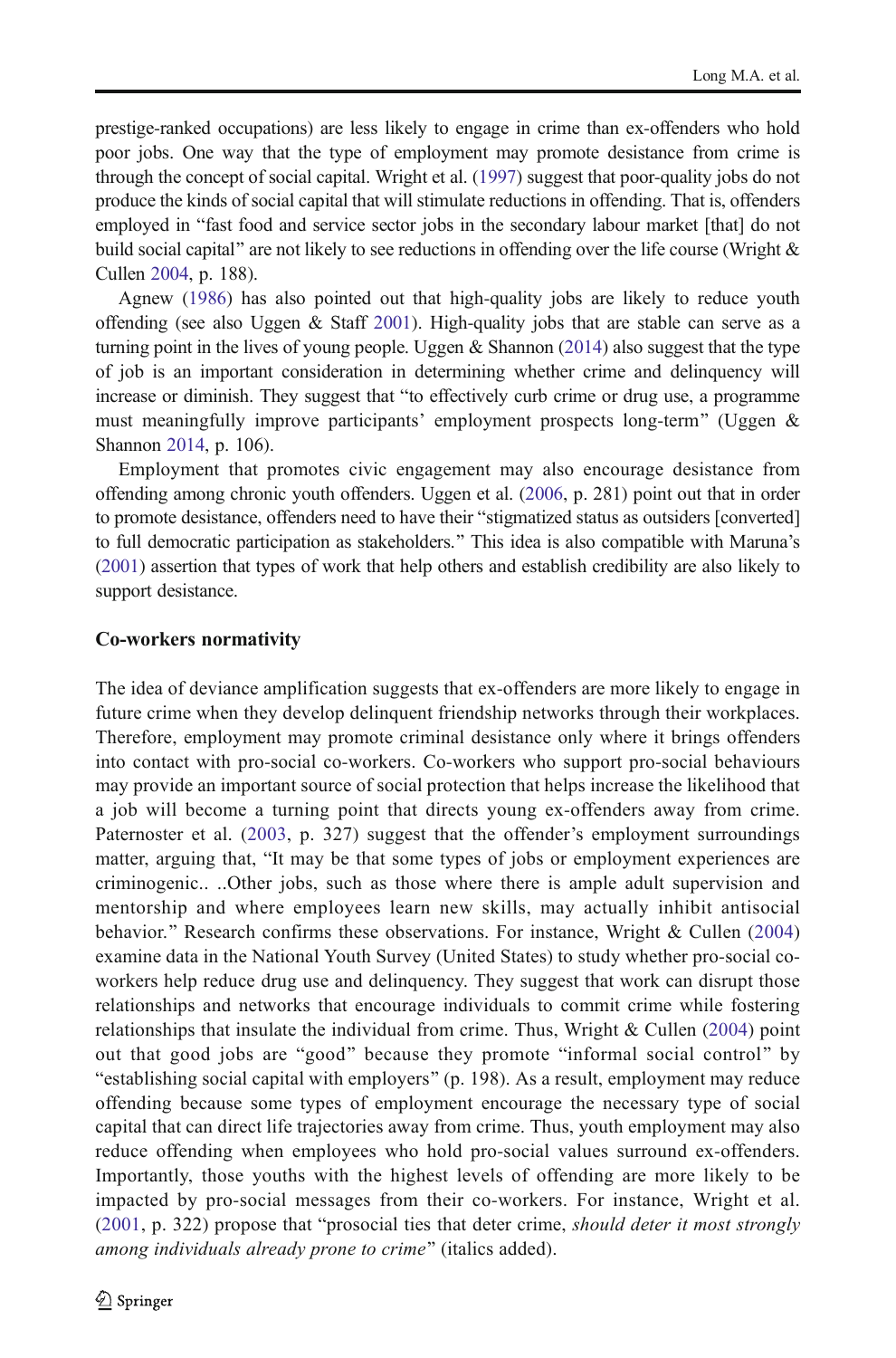#### Youth desistance employment?

Inconsistencies in the youth employment/offending/desistance literature make it difficult to know how a youth offender programme that relies on employment might impact criminal desistance. Most studies on employment and delinquency among youth have been carried out in the United States. Additionally, although some research has found that youth employment increases the propensity for young people to drop out of school (e.g. Apel et al. [2008](#page-15-0)), to our knowledge, all existing studies that examine the employment-crime relationship study self-reported delinquency among large samples of youth who are still in school—the very group of youth whose offending levels may be adversely impacted by employment. To help fill this void in the literature we examine the Skill Mill programme for youth ex-offenders located in Newcastle upon Tyne, UK.

We suggest that the Skill Mill programme provides youth employment that builds social capital in a pro-social environment and fosters a sense of civic duty for those offenders that would not be in school or otherwise employed. Therefore, we argue that the Skill Mill may help establish an employment trajectory that can serve as an important turning point away from crime in the lives of young people.

# The Skill Mill

The Skill Mill is a social enterprise that was created in Newcastle upon Tyne, UK, to help young ex-offenders desist from crime. In partnership with private and public organisations, including the Environment Agency, Northumbrian Water Ltd. and Newcastle City Council, the Skill Mill provides opportunities for education and job training in outdoor work, primarily in the areas of watercourse management and horticulture. Services offered by the Skill Mill include clearing waterways and digging channels, planting trees and gardening, household and industrial waste clearance, protecting species and flood defence work.

Young people are eligible for assignment to the Skill Mill if they are under the supervision of the Newcastle YOT, are not deemed a serious risk to themselves or others, and have completed their reparations to the community. Yet young people themselves must volunteer to be considered for the Skill Mill. This suggests that these ex-offenders are more motivated to change their life trajectories and put themselves on a path to desistance than those who do not. After an individual is selected for the Skill Mill, he or she completes six months of paid environmental work. The young people work approximately 30 h per week. Most young people also gain a qualification during their time at the Skill Mill, including a City & Guilds Level 1 in Land Based Operations and the Construction Skills Certification Scheme Card. These are nationally recognised qualifications important for future jobs in environmental conservation and construction work. Skill Mill employment occurs in a pro-social environment because supervisors are trained (and want) to work with young offenders and they serve as important role models while simultaneously serving as educators and mentors in the programme.

Due to the clear benefits of the work done at the Skill Mill for the environment and the community, we suggest that the Skill Mill should encourage desistance for participating youth because it promotes socially meaningful employment. When the Skill Mill was initially set up, it was intended that each young person who successfully completed the Skill Mill would then be offered a "next step" job with one of the Skill Mill's private partner organisations. Unfortunately, over time, there appears to be fewer opportunities available for young people with these organisations. Despite this, the Skill Mill is dedicated to ensuring that these young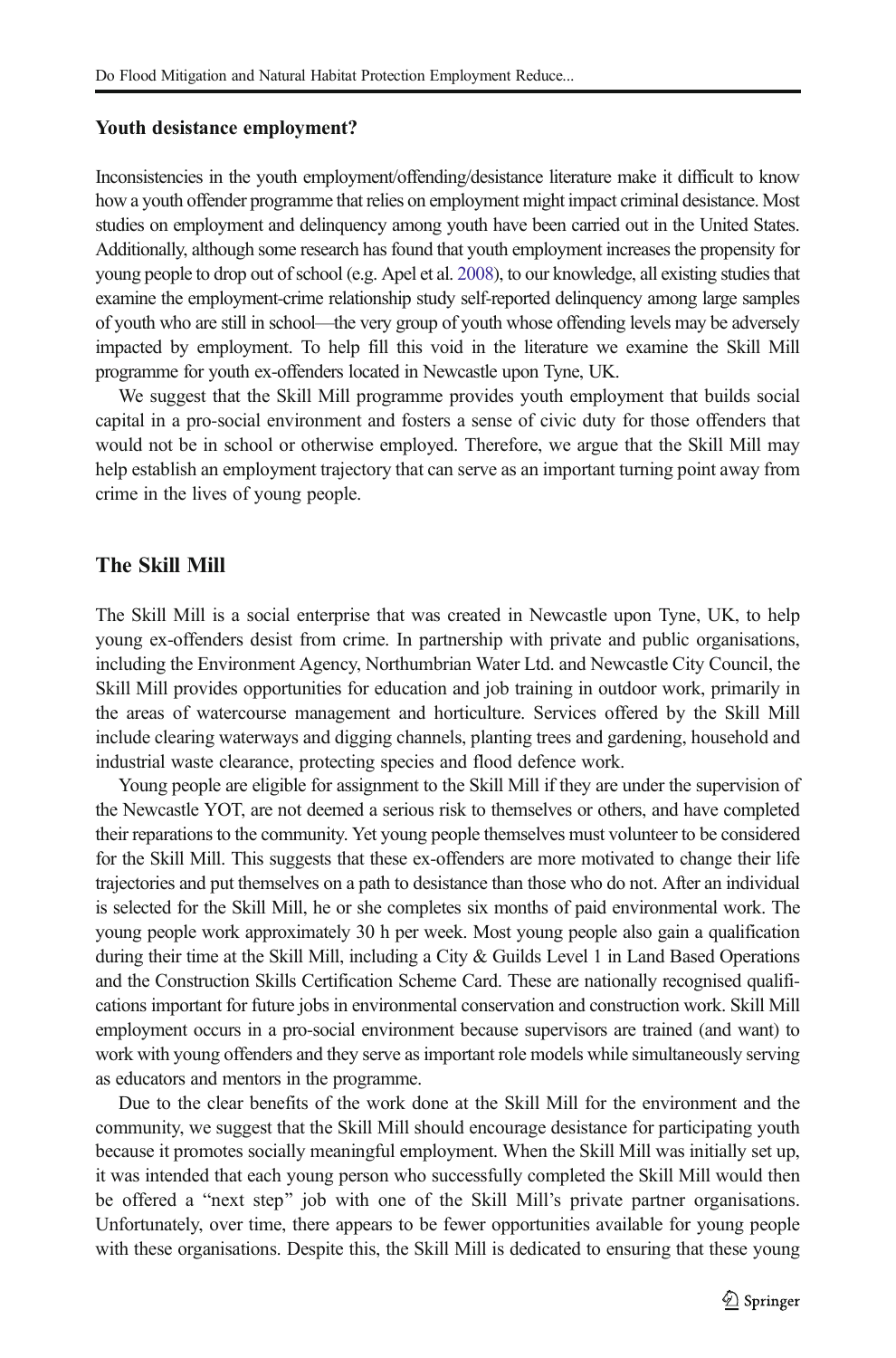people progress into full-time employment and therefore provide aftercare support. As a result, the programme offers all participants a realistic opportunity of eventually securing permanent employment. As long as this aim continues to be adhered to by the Skill Mill, it should be able to support permanent rather than temporal desistance from criminal activity.

Interestingly, Bushway and Apel ([2012](#page-15-0)) argue that even if there is not a direct impact of employment on recidivism, participation in programmes like the Skill Mill signal a desire to desist from crime and should be seen as an important part of the re-entry process. Furthermore, some research has argued that the transition to employment is actually a result of desistance (Skardhamar and Savolainen [2014\)](#page-16-0). This suggests that volunteering and completing the Skill Mill is a sign that young people want to change, or already have changed their behaviours. This strand of research appears to favour an integrated approach to desistance (Farrall and Bowling [1999](#page-15-0)) stressing the importance of both individual decisions (e.g. volunteering to participate in a work-based desistance programme) and social structural conditions (e.g. being employed). Therefore, the most appropriate way for understanding the desistance potential of the Skill Mill is that it hopes to create a "hook for change" (see Giordano et al. [2002\)](#page-15-0), by accompanying other ongoing processes of desistance, such as motivation to change.

## **Methods**

This is a mixed methods evaluation. First, we examine two groups of offenders using quantitative data: those who are placed in youth services and are assigned to the Skill Mill and those who are placed in youth services but not assigned to the Skill Mill. We then interview Skill Mill employees and their supervisor.

#### Quantitative data

To examine the effectiveness of the Skill Mill in reducing reoffending among young ex-offenders we employ random effects panel regression models based on longitudinal data for the period 2006– 2015. Data was collected by the Newcastle Youth Offending Team (YOT) at three-month intervals; consequently, there are 10 years worth of data with four data points per year, or 40 data points for each individual in the dataset. There are two categories of offenders in the dataset: those who were referred to Newcastle YOTand will go or have gone into the Skill Mill, and those who were referred to Newcastle YOT and will not or have not gone into the Skill Mill. We refer to the second category of ex-offenders as the "control group," as one measure of the Skill Mill's success will be comparing those who attended the Skill Mill with similar ex-offenders who did not attend the Skill Mill. There were 14 individuals in the Skill Mill during the study time period and 25 individuals in the control group during that time. This results in 1560 observations for the analysis (i.e. 39 youth ex-offenders over 40 quarters). However, we then limited the sample to the criminologically relevant ages of 10 years old and above by eliminating all observations prior to each youth's tenth birthday, leaving 1215 usable cases for the statistical analyses.

We recognise that this is a small sample and acknowledge that it may have an impact on the findings. However, we trust our results for two reasons. First, we use multiple methods of estimation in both the bivariate and multivariate analyses, including nonparametric and resampling tests which are often more accurate in the analysis of small samples than traditional tests that are based on distributional assumptions. Second, we are evaluating the effectiveness of a programme; therefore, we are looking for evidence of an effect. Since it is more difficult to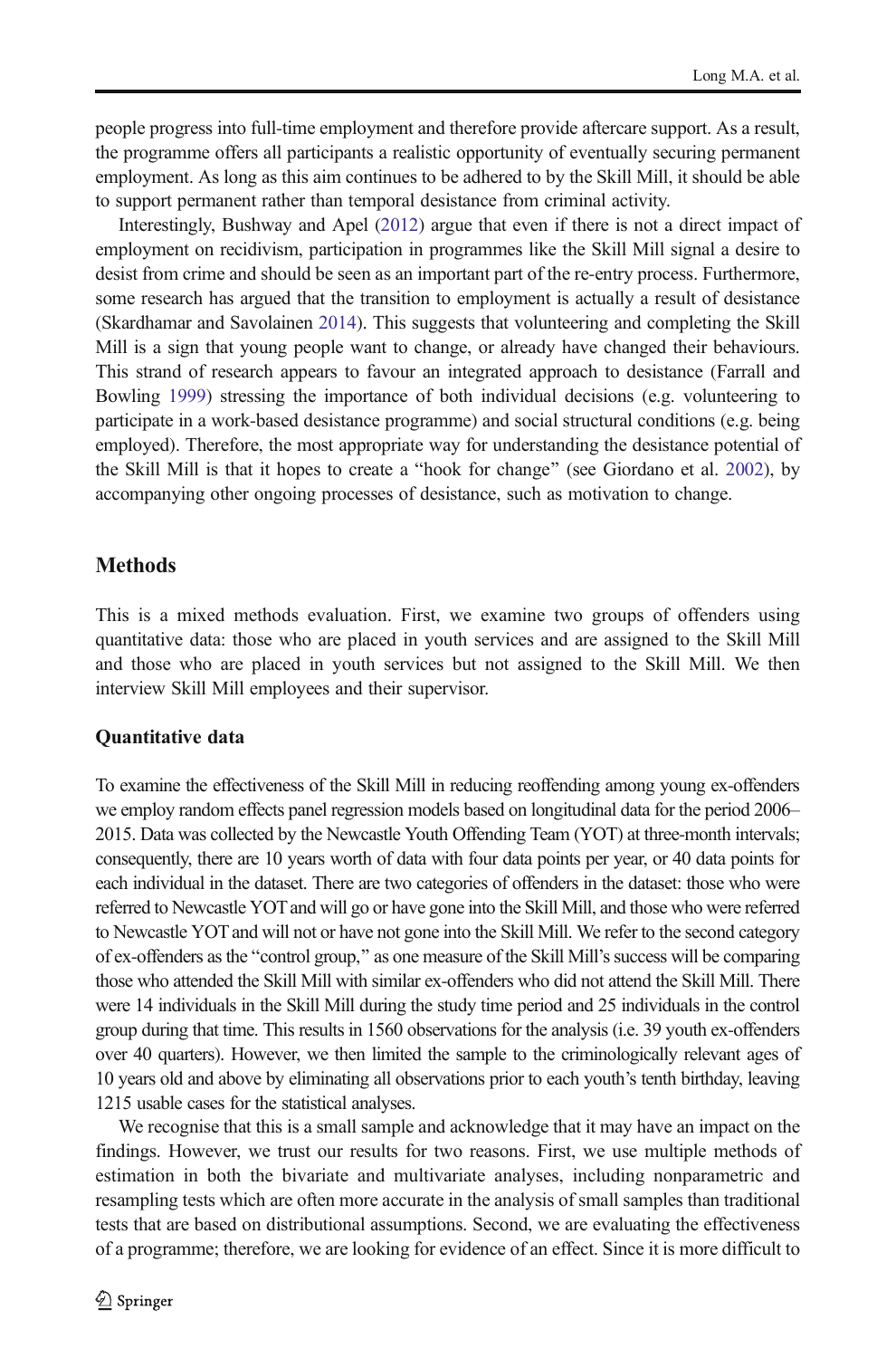find an effect in studies with low power and small sample sizes, if an effect is found, there is reason to believe that it is evidence of a true effect in the population. Nonetheless, the small sample size may negatively impact its representativeness, so our results should be interpreted with caution as it is truly an evaluation of a pilot study.

In our analyses we control for several competing explanations of crime, including an individual's risk score, age, gender and ethnicity. We now turn to an explanation of the variables used in the analysis.

## Dependent variables

Number of Offences: The number of criminal offences committed by an individual per threemonth period.

Offence Seriousness: The UK Home Office provides a numerical score to indicate the seriousness of an offence, where higher numbers correspond to more serious offences. Offence seriousness scores are assigned only when an offence occurs. Therefore, if an individual committed no offences during a three-month period, the Offence Seriousness variable for that three-month period is recorded as missing.

## The skill mill variable

To test the effectiveness of the Skill Mill, we constructed a four-category variable that we then transformed into four dichotomous dummy variables. The four categories are made up of two binary categorical variables: (1) was the individual in the Skill Mill or was the individual a member of the control group, and (2) did the case in question occur before or after the individual entered the Skill Mill or during the equivalent time period for control group members. This resulted in four yes/no variables, with each individual data point representing an ex-offender who (1) eventually attended the Skill Mill (Skill Mill before), (2) is currently in or has already completed the Skill Mill (Skill Mill after), (3) has been in youth services an equivalent amount of time to those in the Skill Mill before category, but will not or did not attend the Skill Mill (Control before), or (4) has been in youth services an equivalent amount of time to those in the Skill Mill after category, but did not attend the Skill Mill (Control after).

## Control variables

Risk: This variable is an additive scale of three measures of the risk/vulnerability of each youth ex-offender when they are first assessed by the Newcastle YOT. These measures include, (1) what is their risk of serious harm to themselves?  $(0 = low$  risk to  $3 = very$  high risk), (2) what is their risk of serious harm to others? ( $0 =$  low risk to  $3 =$  very high risk), and (3) what is their Vulnerability Asset<sup>1</sup>core profile? ( $0 = low$  vulnerability to 4 very high vulnerability). These three scores are summed for each individual in the study resulting in a risk/vulnerability

<sup>&</sup>lt;sup>1</sup> The UK government and the Youth Justice Board for England and Wales use the Asset and AssetPlus Core profile forms to assess risk and protective factors that play a part in young people's offending. This intake procedure is mandated by the UK "Youth Justice National Standards" and provides information on the young person's risk of serious harm, intervention plan, final warning profile and bail supervision and support profile. This process occurs when the young person is first brought into the YOT (UK Government [2017](#page-16-0)). Numerous empirical assessments have found that it is a good predictor of re-offending (e.g. Wilson and Hinks, [2011](#page-16-0); Baker et al. [2003\)](#page-15-0).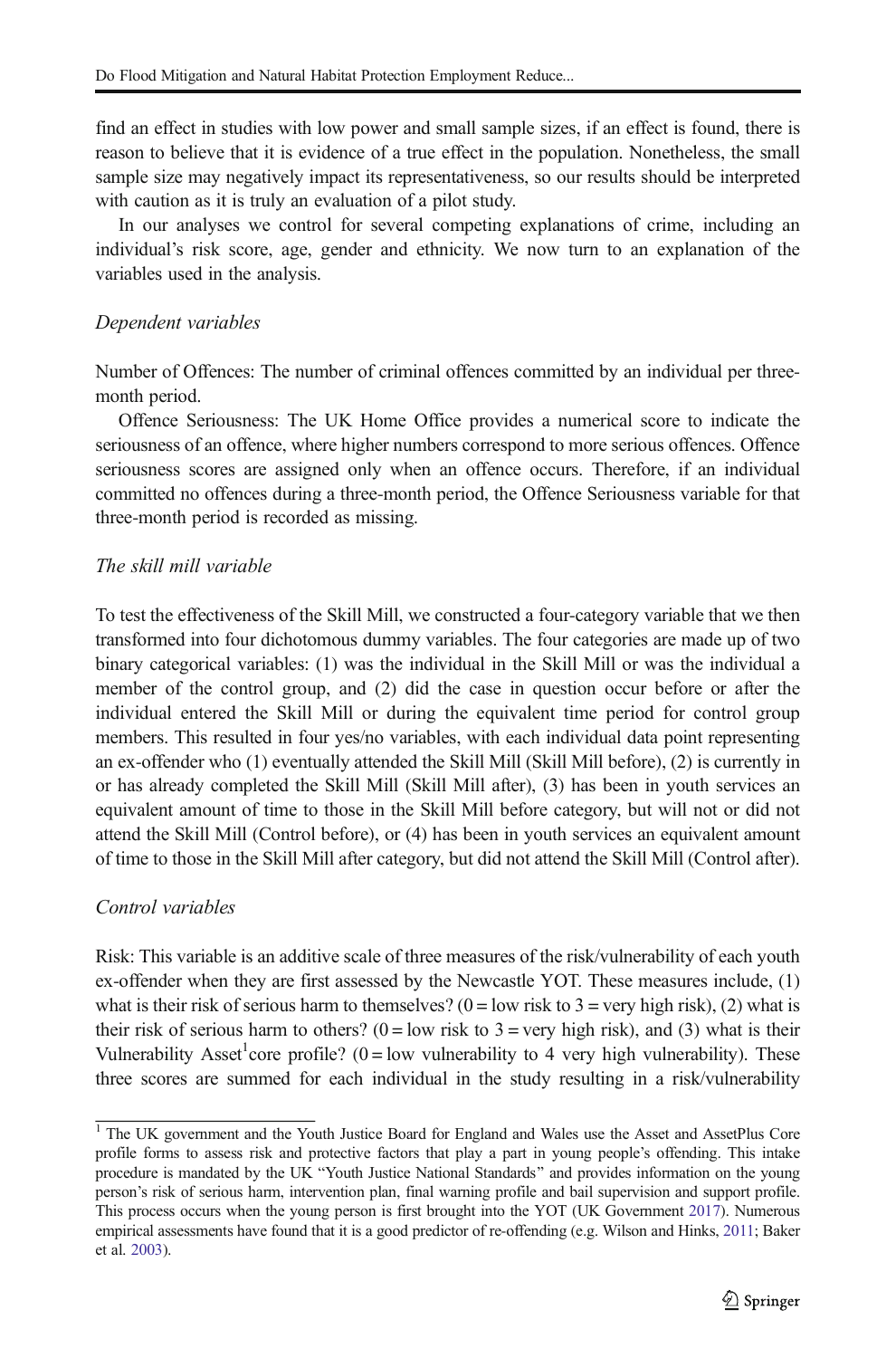variable with a range of  $0 =$  lowest to 10 highest risk/vulnerability. The risk score is determined during the intake evaluation of a young offender by youth services.

Age: The age of the ex-offender during that three-month period.

Gender: The variable is coded as  $1 =$  female and  $0 =$  male. The variable is labelled "female"

Ethnicity: The variable is coded as  $1 =$  White British and  $0 =$  other. The variable is labelled "British white".

## Qualitative data

To supplement the quantitative data we conducted semi-structured interviews with three current and one former Skill Mill employee and their work supervisor. The supervisor, Greg,<sup>2</sup> has been the work supervisor for Skill Mill employees since it opened. The supervisor is the young people's main contact at the Skill Mill and goes out with them each day on the work site.

We gather the qualitative data for two main reasons. First, as noted above, the sample size in the quantitative analysis is small ( $n<sub>Skill Mill</sub> = 14$  and  $n<sub>control</sub> = 25$ ) and the views of the participants and the supervisor will help contextualise the quantitative results and provide insight into how the programme helps (or does not help) the young people desist from crime. Second, the literature review highlights several variables that have been linked to desistance. While some of these have been included in the statistical models (e.g. age), others including, intensity of employment, type of work and type of co-workers are not included in the models because they are constants. All the young people who are in the Skill Mill are working the same job, for the same amount of hours, with the same coworkers, while those in the control group are not employed. Therefore, the effects of these variables cannot be analysed using the quantitative data. The qualitative interviews allow us to unpack the roles these variables play in the desistance process for Skill Mill participants.

#### Analytical strategy

To examine the effectiveness of the Skill Mill programme for reducing crime we used longitudinal data, where data was collected every three months over a 10-year period (2006–2015) for a sample of 39 young people. We first examine the sample data for the two groups of youth ex-offenders. Specifically, we examine their age and offending profiles at the time of entry into the Skill Mill or the equivalent time-period for those in the control group. Through bivariate analyses we compare the two groups to determine if the exoffenders who enter the Skill Mill are similar on these characteristics compared with those who did not. This is a necessary first step in the evaluation. If the two groups are not similar, then the evaluation would lack validity and the Skill Mill programme could be seen as selecting participants based on their ability to complete the programme rather than on need.

We estimated random effects panel regression models to test the effects of the predictors on annual changes in the number of criminal offences and the seriousness of the offences during 2006–2015. There are two main options when modelling panel data: random effects

 $\frac{2}{3}$  The names of the supervisor and the four employees are pseudonyms to help retain confidentiality.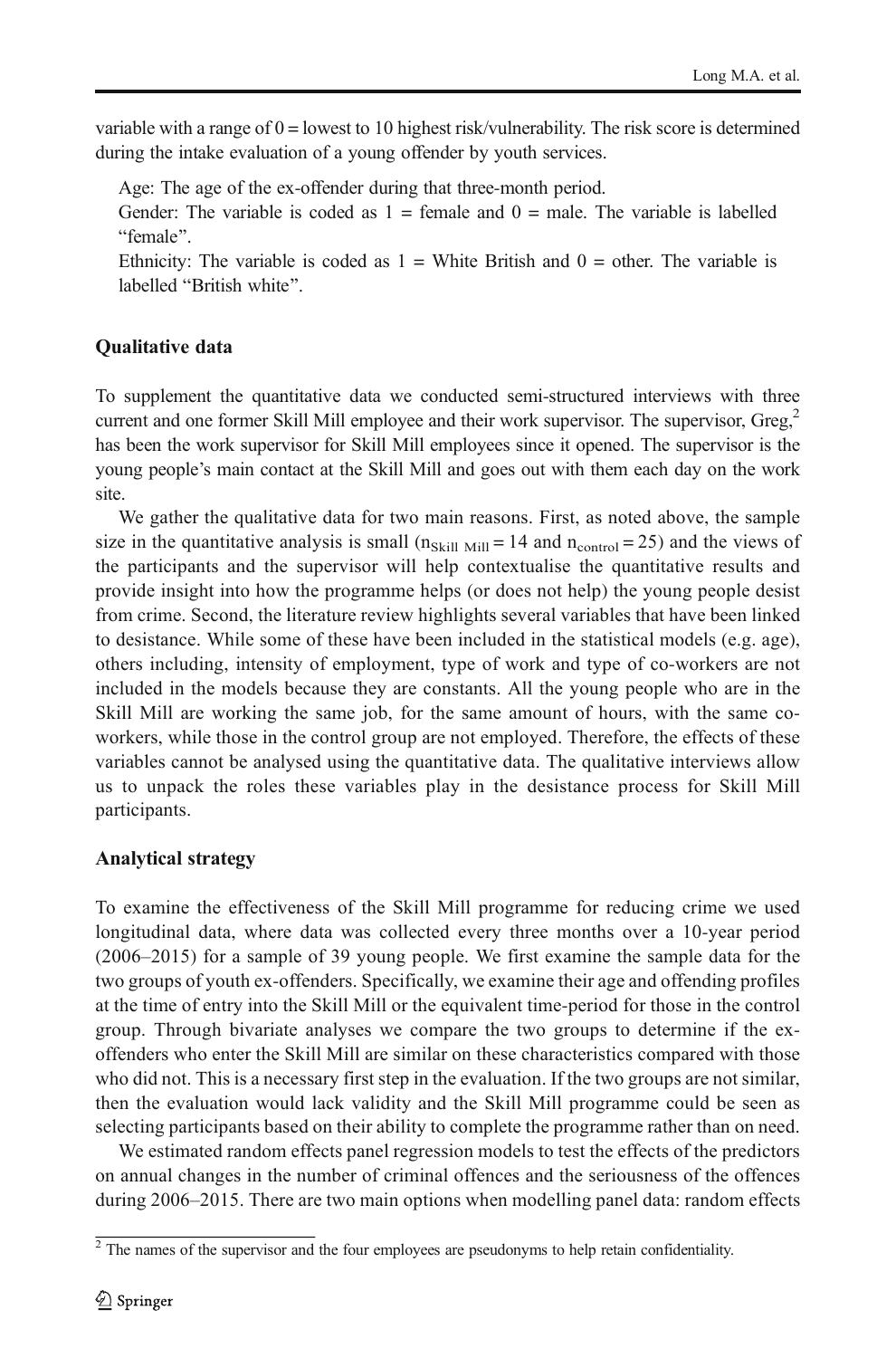and fixed effects (Rabe-Hesketh & Skrondal [2008](#page-16-0)). We employed random effects, for two reasons. First, we wanted to include time-invariant predictors in the models (i.e. gender and ethnicity), and fixed effects models do not allow for these types of variables to be included. Second, we conducted a Hausman test to determine whether the variation across individuals was uncorrelated with the independent variables, an assumption of the random effects model. The results of the Hausman test, chi-square (4) = 9.86, (not significant at  $p < 0.05$ ), fail to reject the null hypothesis that the errors are independent of the predictor variables, indicating that random effects models should be used (Rabe-Hesketh & Skrondal [2008](#page-16-0)).

We modelled both dependent variables with a series of four equations. The first equation contains all of the control variables, while the second, third and fourth equations include three of the four treatment dummy variables in each model, with the comparison group changing in each model. This procedure allows us to make all of the comparisons that are necessary to address the research question, while controlling for risk, age, gender and ethnicity. We estimated the random effects models first with traditional standard errors and then with bootstrapped standard errors. Resampling procedures, like bootstrapping, have been shown to produce more accurate standard errors and hypothesis tests, than traditional approaches when analysing small samples. In the tables below we report only the results with the traditional standard errors; however, the findings using both methods provided extremely similar results. $3$ 

Following the quantitative analysis, we provide data from semi-structured interviews with Skill Mill employees and their supervisor. These data provide additional information about how the Skill Mill programme encourages desistance as well as providing insight into important desistance related variables that cannot be analysed quantitatively. We now turn to the analysis and results.

## Analysis and results

#### Descriptive and bivariate results

Table [1](#page-9-0) contains the descriptive statistics for the variables in the analysis.<sup>4</sup> Table [2](#page-10-0) reports the age and the offending and risk profiles of all ex-offenders in the study at the time of entry into the Skill Mill or equivalent time period for those in the control group. We tested the difference in means using two-independent samples t-tests and Mann-Whitney tests. We include the Mann-Whitney test results because it is a nonparametric test which may provide more accurate results due to the small sample size.

Based on the difference in means tests, the age of ex-offenders in the Skill Mill (16.6 years) is significantly greater than those in the control group (15.1 years). This is not surprising since those young people who are entering Skill Mill have to be working age to participate in the programme, while those in the control group do not. We did not find significant differences in the means of number of offences, offence seriousness and risk scores between the Skill Mill participants and those in the control group. This indicates that the offending and risk profiles between ex-offenders in both groups were similar.

<sup>&</sup>lt;sup>3</sup> The results using bootstrapped standard errors are available upon request.

<sup>&</sup>lt;sup>4</sup> See [A](#page-15-0)ppendix A for bivariate Pearson correlations for the variables in the analyses.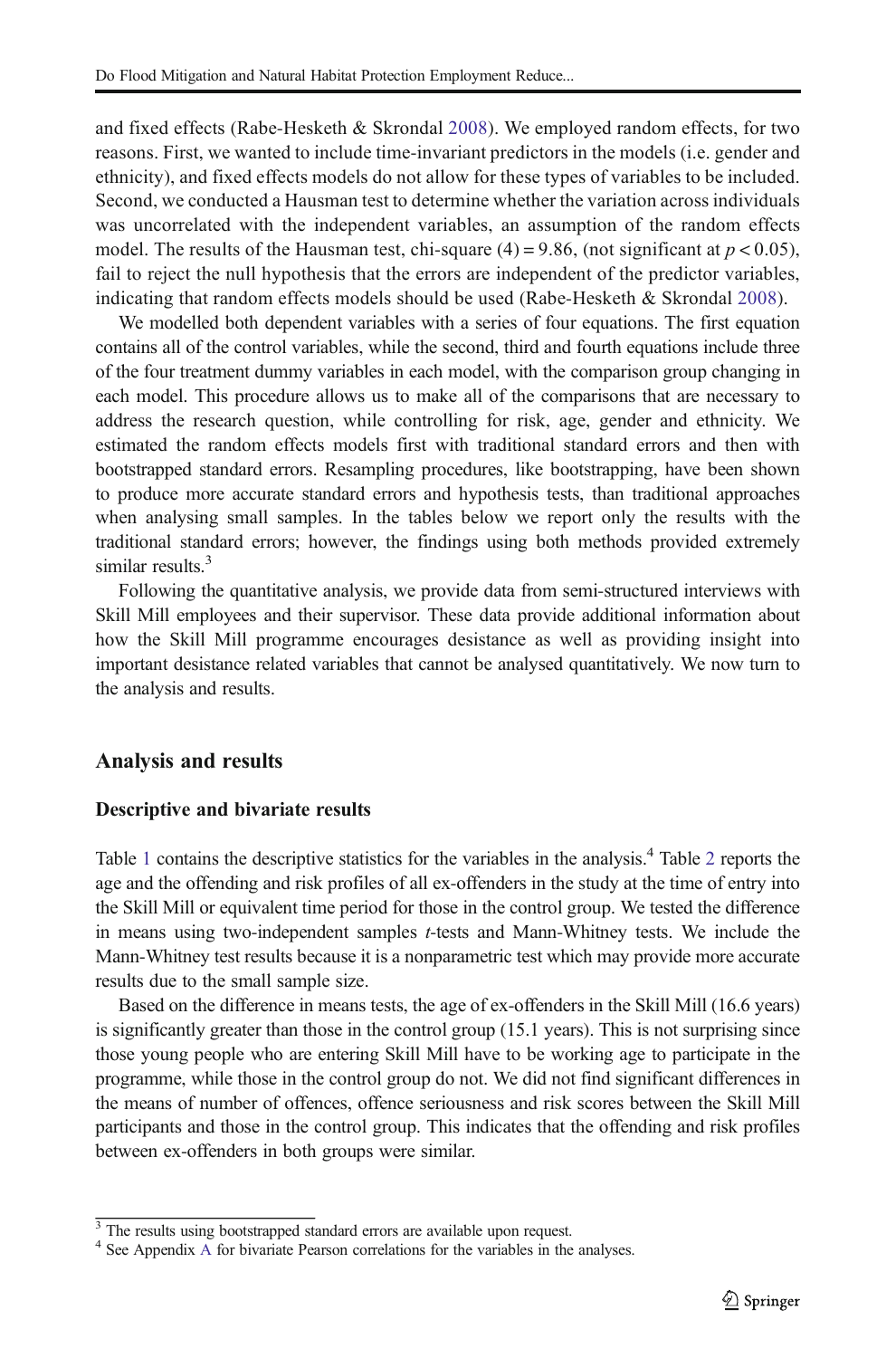|                        | Mean  | Std. deviation | Min | Max | n    |
|------------------------|-------|----------------|-----|-----|------|
| Number of offences     | 0.818 | 2.000          | 0   | 18  | 1215 |
| Seriousness of offence | 7.746 | 7.629          | 0   | 44  | 354  |
| Risk                   | 2.928 | 2.504          |     | 9   | 1215 |
| Age                    | 13.54 | 2.433          | 10  | 20  | 1215 |
| Female                 | 0.105 | 0.306          | 0   |     | 1215 |
| British white          | 0.775 | 0.418          |     |     | 1215 |

<span id="page-9-0"></span>Table 1 Descriptive statistics for variables in the analyses

## Multivariate results

Table [3](#page-11-0) reports the results of random effects panel models for the prediction of number of offences. Based on models 1–4, it is clear that risk ( $p < 0.05$ ) and age ( $p < 0.001$ ) are significantly related to number of offences, while female and British white are not. As risk and age increase, so does the number of offences committed.

Now we examine the effect that participation in the Skill Mill has on the number of criminal offences committed. We limit our discussion of models 2–4 to the relevant findings. In model 2, the coefficient of Skill Mill after  $(-1.12)$  is negative and significant  $(p = 0.000)$ . The comparison group in this model is Control after. Therefore, ex-offenders who have entered and/or completed the Skill Mill average significantly fewer offences than members of the control group during the similar time period. Specifically, involvement in the Skill Mill reduces the number of offences by an average of 1.12 over each three-month period, compared to ex-offenders in the control group after treatment. In model 3, where Control before is the comparison group, the coefficient of Skill Mill before  $(-0.09)$  is not significant (p = 0.690). This suggests that there is not a significant difference in number of offences between ex-offenders who eventually go on to the Skill Mill and those who do not. Finally, in model 4, where Skill Mill before is the comparison group, the coefficient of Skill Mill after  $(-0.99)$  is significant  $(p = 0.000)$ . This finding indicates that ex-offenders who have entered and/or completed the Skill Mill average significantly fewer offences than ex-offenders who have not begun the Skill Mill.

Table [4](#page-11-0) reports random effects panel regression models for the prediction of seriousness of offence. The results in models 5–8 demonstrate that risk is a significant predictor of seriousness of offence  $(p < 0.01)$ , while the effect of age on seriousness of offence is marginally significant ( $p < 0.10$ ). In other words, increases in risk and age are associated with increases in seriousness of offence.

Models 6–8 examine the relationship between participation in the Skill Mill and offence seriousness. The coefficient of Skill Mill after (−4.33) is negative and marginally significant  $(p = 0.068)$  in model 6. The control group for this comparison is Control after. Therefore, exoffenders who have entered and/or completed the Skill Mill average significantly lower offence scores compared to members of the control group during the similar time period. In model 7, the coefficient of Skill Mill before is not significant (the comparison group is Control before), indicating that there is not a significant difference in offence seriousness between exoffenders who eventually go on to the Skill Mill and those who do not. Finally, in model 8, where Skill Mill before is the comparison group, the coefficient of Skill Mill after is not significant. This suggests that ex-offenders who have entered and/or completed the Skill Mill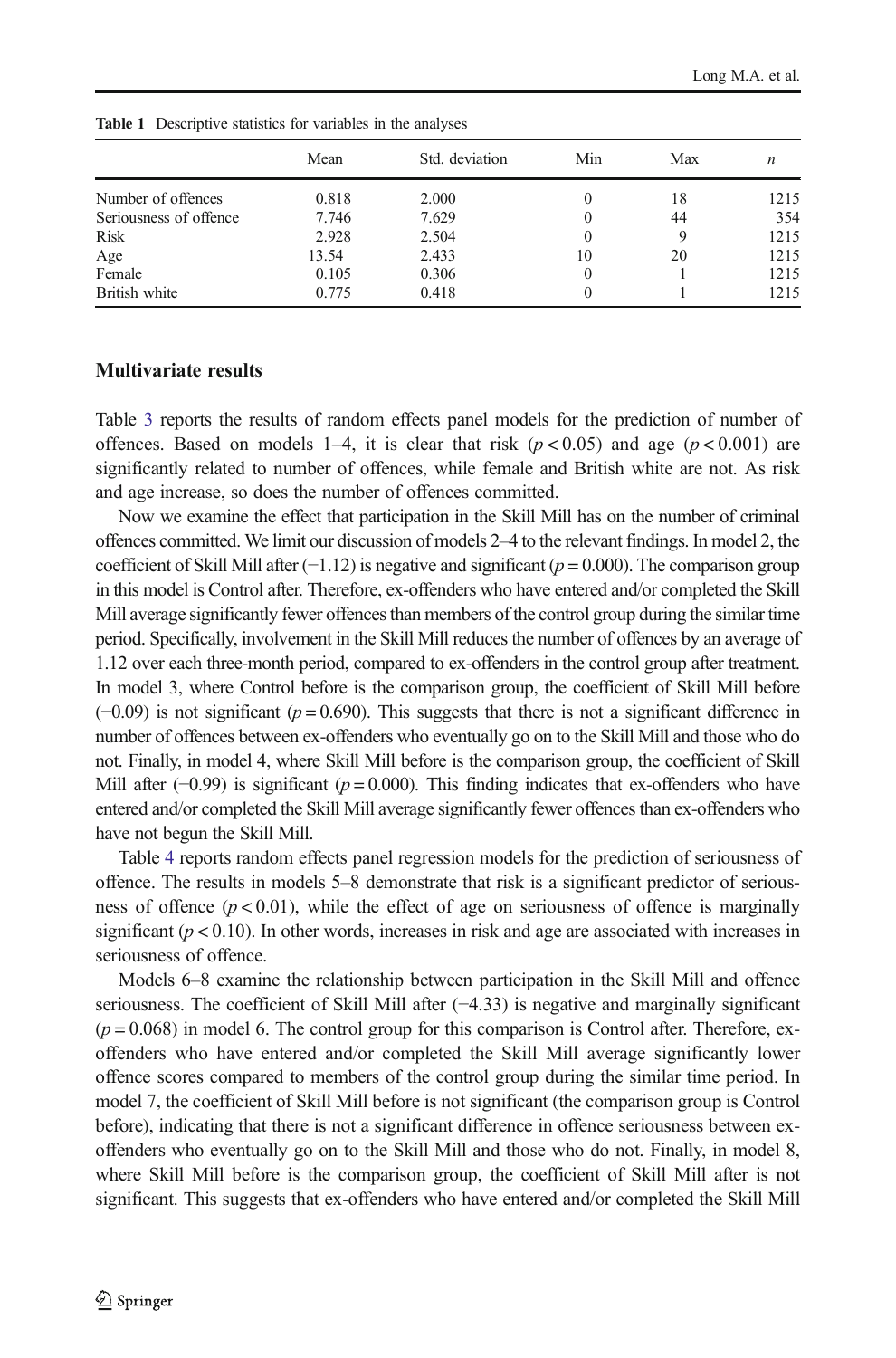<span id="page-10-0"></span>

| <b>Table 2</b> Demographic and offending data for youth in the sample upon entry of the Skill Mill or equivalent time |  |  |  |
|-----------------------------------------------------------------------------------------------------------------------|--|--|--|
| in the control group                                                                                                  |  |  |  |

|                | Skill Mill or control     | Time at entry <sup>a</sup> | Age       | Number<br>of offences | Average offence<br>seriousness | Risk             |
|----------------|---------------------------|----------------------------|-----------|-----------------------|--------------------------------|------------------|
| $\mathbf{1}$   | Skill Mill                | 2013.4                     | 18        | 63                    | 2.5                            | 5                |
| $\sqrt{2}$     | Skill Mill                | 2013.4                     | 17        | 19                    | 2.6                            | $\boldsymbol{0}$ |
| $\mathfrak{Z}$ | Skill Mill                | 2013.4                     | 17        | $\overline{c}$        | 3.0                            | 4                |
| 4              | Skill Mill                | 2013.4                     | 17        | 5                     | 2.8                            | $\overline{4}$   |
| 5              | Skill Mill                | 2014.2                     | 16        | 25                    | 2.9                            | 4                |
| 6              | Skill Mill                | 2014.3                     | 16        | $\overline{4}$        | 3.2                            | $\overline{2}$   |
| $\tau$         | Skill Mill                | 2014.2                     | 15        | 5                     | 3.1                            | 1                |
| 8              | Skill Mill                | 2013.4                     | 16        | 35                    | 2.8                            | 9                |
| 9              | <b>Skill Mill</b>         | 2014.2                     | 16        | $\overline{4}$        | 2.0                            | 7                |
| 10             | Skill Mill                | 2015.1                     | 18        | 103                   | 2.7                            | $\overline{4}$   |
| 11             | Skill Mill                | 2015.1                     | 17        | 8                     | 3.1                            | $\boldsymbol{0}$ |
| 12             | Skill Mill                | 2015.1                     | 17        | 13                    | 2.8                            | $\boldsymbol{0}$ |
| 13             | Skill Mill                | 2015.1                     | 17        | 15                    | 2.9                            | $\boldsymbol{0}$ |
| 14             | Skill Mill                | 2015.1                     | 16        | 6                     | 3.1                            | 1                |
|                | Average                   |                            | 16.6      | 21.9                  | 2.8                            | 2.9              |
| 15             | Control                   | 2011.4                     | 14        | 15                    | 2.2                            | 6                |
| 16             | Control                   | 2012.1                     | 14        | 10                    | 2.8                            | 6                |
| 17             | Control                   | 2015.1                     | 16        | 9                     | 2.4                            | 3                |
| 18             | Control                   | 2014.4                     | 17        | 19                    | 3.5                            | 3                |
| 19             | Control                   | 2014.3                     | 15        | 41                    | 2.6                            | $\boldsymbol{0}$ |
| 20             | Control                   | 2014.2                     | 17        | 46                    | 3.3                            | $\overline{4}$   |
| 21             | Control                   | 2014.3                     | 16        | 40                    | 2.4                            | $\mathbf{0}$     |
| 22             | Control                   | 2012.4                     | 13        | 3                     | 3.0                            | $\boldsymbol{0}$ |
| 23             | Control                   | 2012.3                     | 15        | 10                    | 3.3                            | $\mathbf{0}$     |
| 24             | Control                   | 2011.4                     | 15        | 3                     | 2.0                            | $\boldsymbol{0}$ |
| 25             | Control                   | 2015.1                     | 17        | 18                    | 2.8                            | $\overline{4}$   |
| 26             | Control                   | 2014.4                     | 14        | 48                    | 2.9                            | $\overline{4}$   |
| 27             | Control                   | 2014.3                     | 15        | 23                    | 2.9                            | 4                |
| 28             | Control                   | 2014.3                     | 15        | 10                    | 3.5                            | $\boldsymbol{0}$ |
| 29             | Control                   | 2014.4                     | 13        | 5                     | 2.8                            | $\boldsymbol{0}$ |
| 30             | Control                   | 2014.2                     | 17        | 18                    | 3.0                            | 3                |
| 31             | Control                   | 2015.1                     | 17        | 12                    | 2.9                            | 6                |
| 32             | Control                   | 2015.1                     | 15        | 6                     | 2.5                            | $\boldsymbol{0}$ |
| 33             | Control                   | 2015.1                     | 14        | 6                     | 3.0                            | 6                |
| 34             | Control                   | 2013.1                     | 14        | 5                     | 2.8                            | 6                |
| 35             | Control                   | 2014.4                     | 15        | 57                    | 3.1                            | 6                |
| 36             | Control                   | 2014.4                     | 15        | 18                    | 2.5                            | 3                |
| 37             | Control                   | 2015.1                     | 14        | 20                    | 2.8                            | $\mathbf{1}$     |
| 38             | Control                   | 2015.2                     | 15        | 14                    | 2.4                            | $\overline{c}$   |
| 39             | Control                   | 2014.4                     | 15        | $\overline{4}$        | 2.8                            | 3                |
|                | Average                   |                            | 15.1      | 18.4                  | 2.8                            | 2.8              |
|                | $t$ -test (2 ind. Sample) |                            | $-4.2***$ | $-0.5$                | $-0.1$                         | $-0.2$           |
|                | Mann-Whitney $(z)$        |                            | $-3.6***$ | $-0.5$                | $-0.4$                         | $-0.2$           |

Notes: \*\*\* $p$  < 0.001, \*\* $p$  < 0.01, \* $p$  < 0.05 significance (two-tailed). <sup>a</sup> The number after the decimal point signifies which quarter (3-month period) of the year the measurement took place

average roughly the same level of offence seriousness as ex-offenders who have not yet begun the Skill Mill. Although this finding is not significant, this may be due in part to the small sample size of the Skill Mill after category, who also had offence seriousness scores.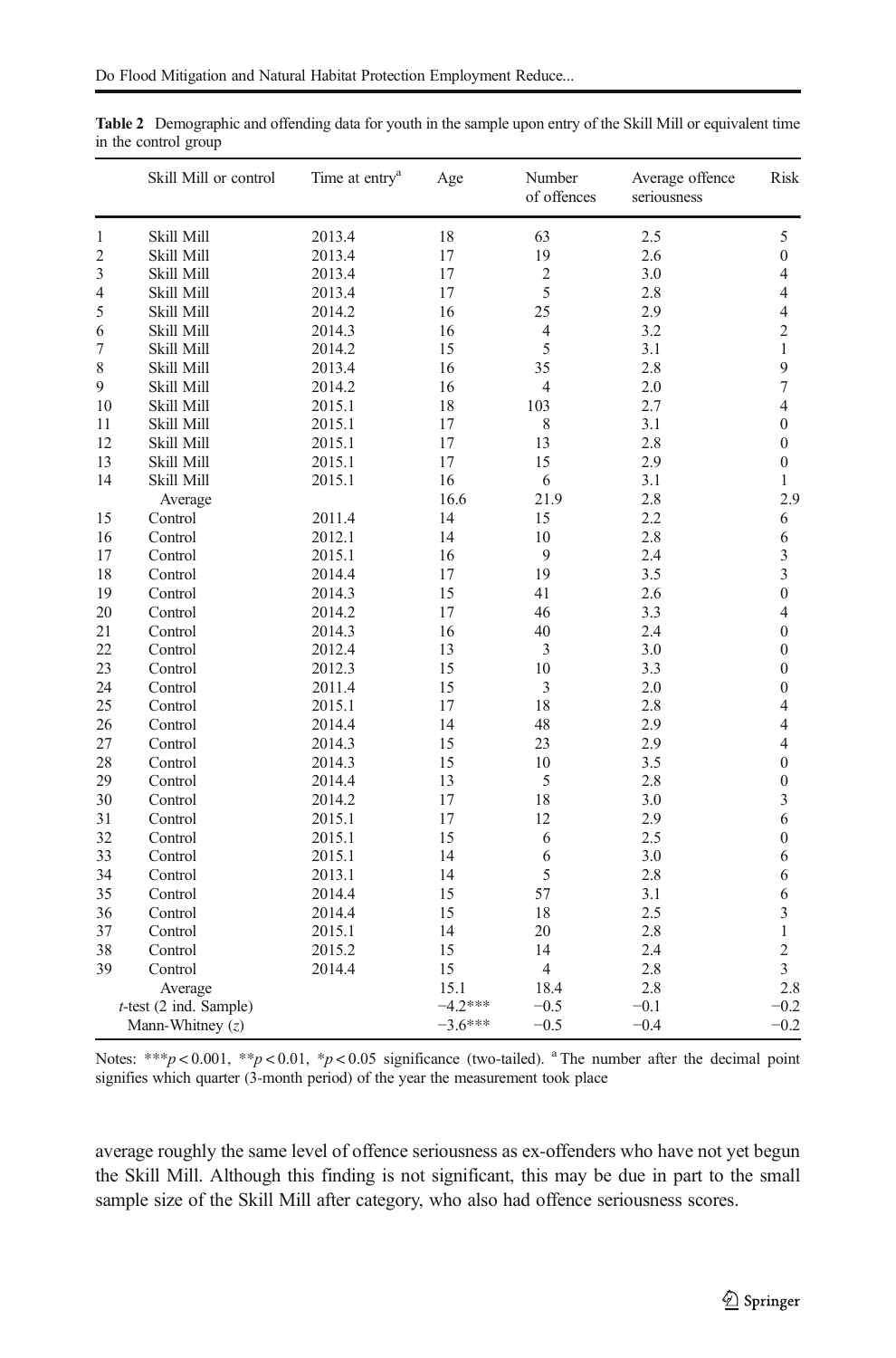|                   | Model 1           |            | Model 2           |            | Model 3           |            | Model 4           |            |
|-------------------|-------------------|------------|-------------------|------------|-------------------|------------|-------------------|------------|
|                   | b<br>(SE)         | $p$ -value | b<br>(SE)         | $p$ -value | b<br>(SE)         | $p$ -value | b<br>(SE)         | $p$ -value |
| Risk              | 0.09<br>(0.04)    | 0.035      | 0.10<br>(0.04)    | 0.023      | 0.10<br>(0.04)    | 0.023      | 0.10<br>(0.04)    | 0.021      |
| Age               | 0.15<br>(0.02)    | 0.000      | 0.19<br>(0.03)    | 0.000      | 0.18<br>(0.03)    | 0.000      | 0.19<br>(0.03)    | 0.000      |
| Female            | $-0.47$<br>(0.35) | 0.188      | $-0.51$<br>(0.35) | 0.149      | $-0.51$<br>(0.35) | 0.149      | $-0.53$<br>(0.35) | 0.131      |
| British white     | 0.03<br>(0.26)    | 0.919      | 0.12<br>(0.27)    | 0.659      | 0.12<br>(0.27)    | 0.650      | 0.16<br>(0.27)    | 0.549      |
| Skill Mill before |                   |            | $-0.09$<br>(0.28) | 0.739      | $-0.09$<br>(0.23) | 0.690      |                   |            |
| Skill Mill after  |                   |            | $-1.12$<br>(0.34) | 0.000      | $-1.09$<br>(0.34) | 0.000      | $-0.99$<br>(0.28) | 0.000      |
| Control before    |                   |            | 0.01<br>(0.21)    | 0.943      |                   |            | 0.20<br>(0.23)    | 0.384      |
| Control after     |                   |            |                   |            | 0.08<br>(0.21)    | 0.712      | 0.26<br>(0.28)    | 0.360      |
| Constant          | $-1.46$<br>(0.40) | 0.000      | $-2.00$<br>(0.56) | 0.000      | $-1.88$<br>(0.44) | 0.000      | $-2.10$<br>(0.51) | 0.000      |
| Wald $\chi^2$     | 56.66             | 0.000      | 68.72             | 0.000      | 68.85             | 0.000      | 69.51             | 0.000      |

<span id="page-11-0"></span>Table 3 Random effects coefficients (b) and standard errors (SE) for determinants of number of offences, 2006– 2015 ( $n_{individuals} = 39$ ,  $n_{observations} = 1215$ )

Table 4 Random effects coefficients (b) and standard errors (SE) for determinants of offence seriousness, 2006– 2015 ( $n_{individuals} = 39$ ,  $n_{observations} = 354$ )

|                   | Model 5           |            | Model 6           |            | Model 7           |            | Model 8           |            |
|-------------------|-------------------|------------|-------------------|------------|-------------------|------------|-------------------|------------|
|                   | b<br>(SE)         | $p$ -value | b<br>(SE)         | $p$ -value | b<br>(SE)         | $p$ -value | b<br>(SE)         | $p$ -value |
| Risk              | 0.63<br>(0.23)    | 0.006      | 0.68<br>(0.22)    | 0.002      | 0.69<br>(0.21)    | 0.001      | 0.68<br>(0.22)    | 0.002      |
| Age               | 0.36<br>(0.21)    | 0.086      | 0.43<br>(0.24)    | 0.068      | 0.43<br>(0.24)    | 0.067      | 0.43<br>(0.24)    | 0.067      |
| Female            | $-1.91$<br>(1.94) | 0.324      | $-2.11$<br>(1.90) | 0.268      | $-2.14$<br>(1.82) | 0.240      | $-2.12$<br>(1.85) | 0.252      |
| British white     | $-0.79$<br>(1.38) | 0.567      | $-0.06$<br>(1.44) | 0.966      | $-0.02$<br>(1.37) | 0.987      | $-0.06$<br>(1.40) | 0.968      |
| Skill Mill before |                   |            | $-1.11$<br>(1.51) | 0.464      | $-0.90$<br>(1.22) | 0.460      |                   |            |
| Skill Mill after  |                   |            | $-4.33$<br>(2.37) | 0.068      | $-4.13$<br>(2.34) | 0.078      | $-3.23$<br>(2.20) | 0.142      |
| Control before    |                   |            | $-0.17$<br>(1.19) | 0.886      |                   |            | 0.92<br>(1.23)    | 0.456      |
| Control after     |                   |            |                   |            | 0.10<br>(1.19)    | 0.934      | 1.05<br>(1.47)    | 0.474      |
| Constant          | 1.36<br>(3.28)    | 0.680      | 0.14<br>(4.03)    | 0.972      | $-0.05$<br>(3.50) | 0.988      | $-0.96$<br>(3.80) | 0.800      |
| Wald $\chi^2$     | 16.87             | 0.002      | 21.38             | 0.003      | 22.92             | 0.002      | 22.23             | 0.002      |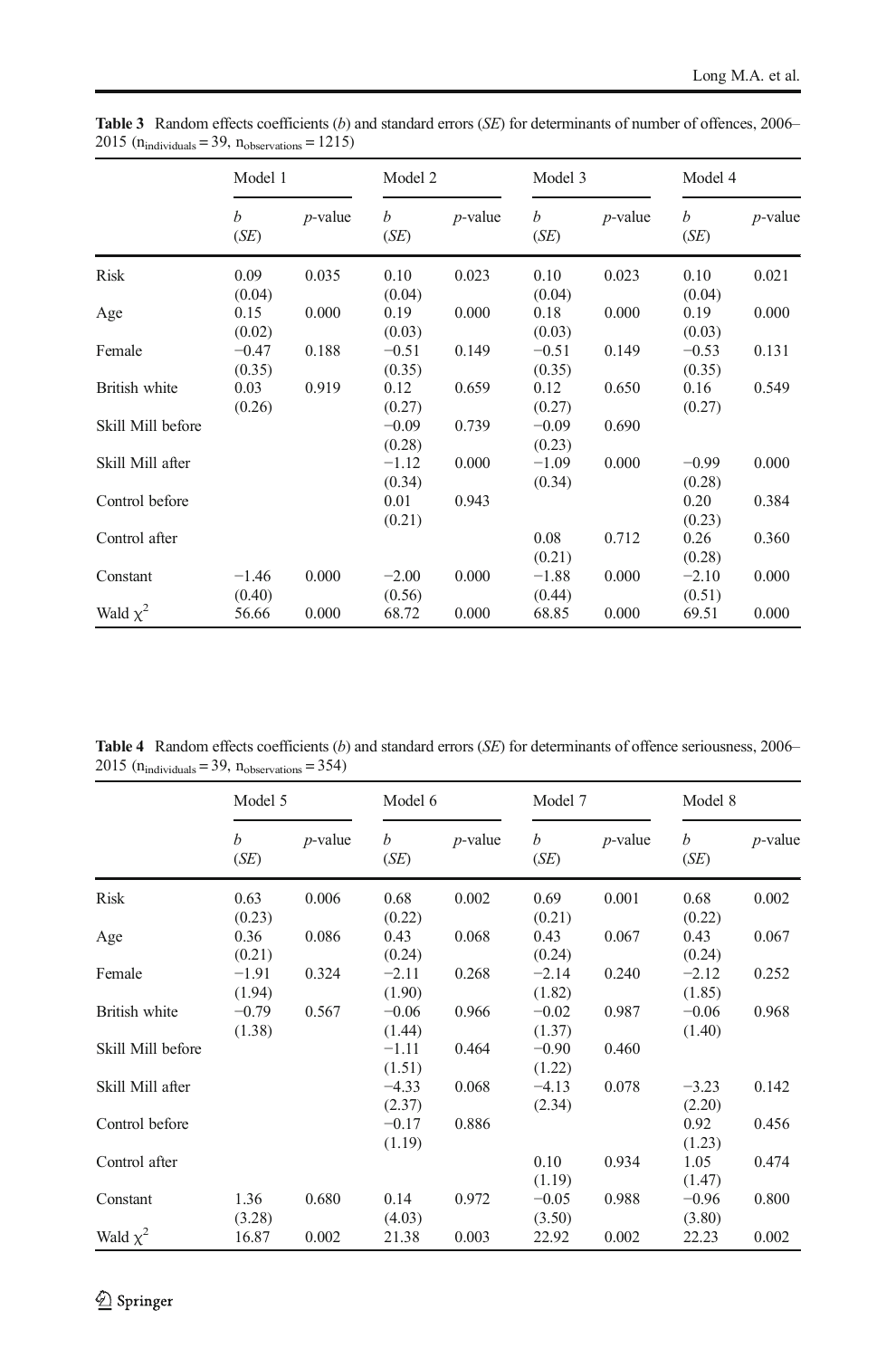# Qualitative results

## Desistance

Both the supervisor and the Skill Mill employees noted that the Skill Mill has helped the young ex-offenders desist from crime. The supervisor Greg said that the Skill Mill helps the young people by, "Stop[ing] them from reoffending. Gives them structure in their life...They get a taste of work. Like the work ethic." This was supported by one of the young people Sam, who noted that during the six months he was in the Skill Mill he has, Bstopped getting in trouble with the police and that.^Another young person, Gary, also replied that he had stopped getting in trouble with the police during his time at the Skill Mill. When asked what specifically stopped him from getting in trouble with the police Sam said, "Coming here like everyday...Cos when you've got a job it's pointless going out and getting in trouble cos you'll just lose your job, won't you." It appears that having the responsibility of a job and the work ethic that is necessary to show up every day and do a good job has helped the young people desist from crime.

It was also clear that the supervisor plays a large role in aiding the desistance process. Greg is much more than their work supervisor. He is also a teacher, friend, social worker and often serves as a parent—or as he puts it, "being in the father zone." For example, he teaches the young people how to act in public.

"Being polite to the public in all. It's like I say, what we take for everyday granted. What we want our kids, children to be like, know what I mean? They're not necessarily like that. They are frightened to talk to people, they think that people's after something or like questioning them all the time...For them to learn their please and thank-you's and don't litter and don't spit and its simple little things."

In addition to teaching the young people how to act in public, Greg also helps them with family issues, looks for jobs for them after they leave the Skill Mill and helps them get to interviews. These are not part of his supervisor duties; however, they clearly have a big impact on the young people as Julie, a female Skill Mill employee says of Greg, "he's my best pal."

The notions of meaningful work and civic engagement appear to have an impact on the young people as well. All of them recall times when members of the public told them how great the areas they were working on looked and that they were doing a good job for the community. As Julie noted when asked about how work for the Skill Mill was going so far:

BIt's fine, it's really good crack an all. And especially like when you're in the countryside and that, you get like passer bys and stuff in the community just complimenting everything. Like because you're sitting there hours on end pulling stupid tree guards off you think that you're not doing anything but when you look back on yourself you think Jesus it actually does look different. And like three or four dog walkers go look 'you's have done a really good job, it looks so much better down there'".

This type of meaningful work and the civic engagement it brings with it have helped the young people feel good about not only having a job and making money, but doing something for the community that brings praise from community members.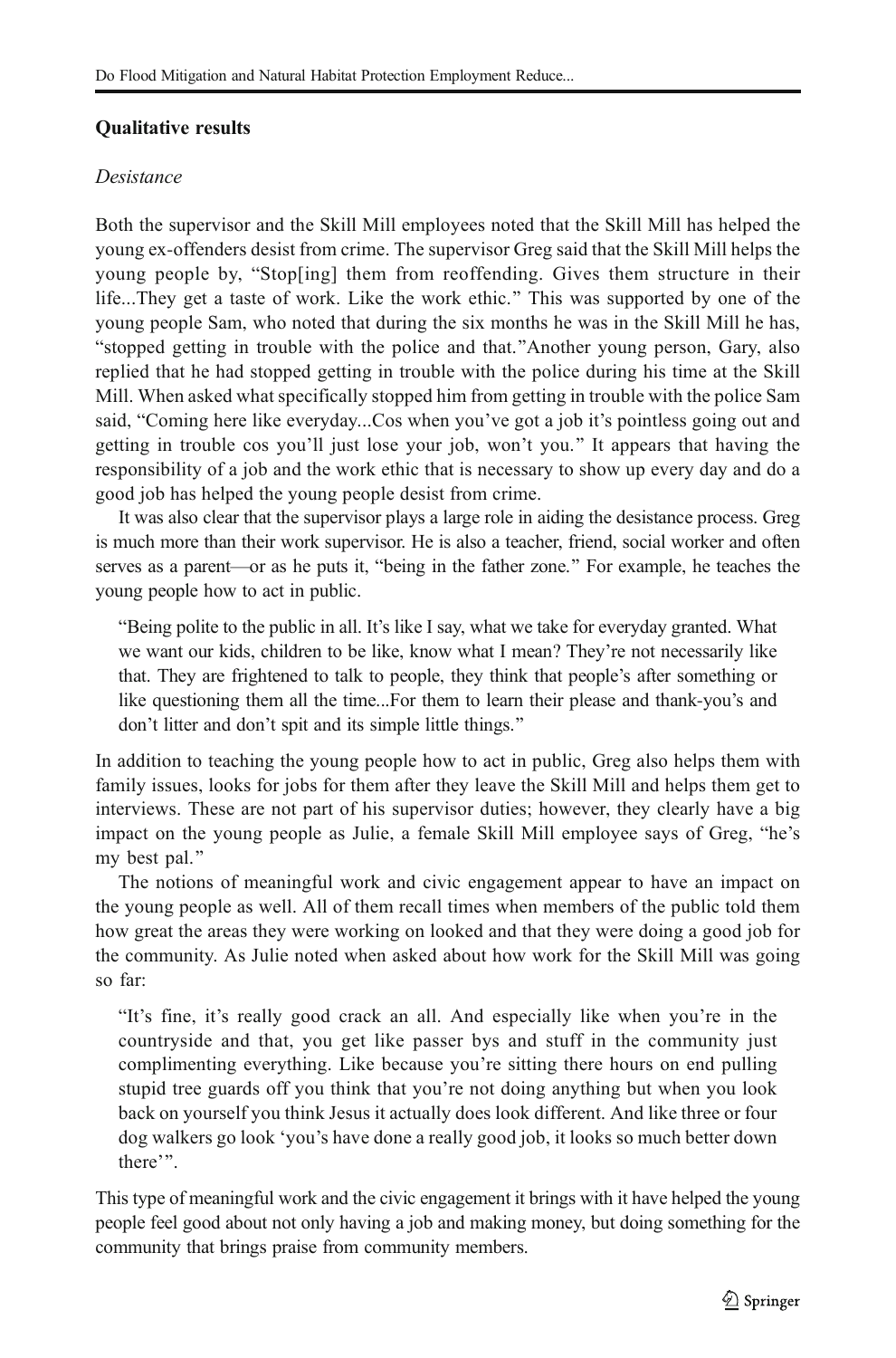#### Variables not in the quantitative analysis

As noted earlier, there are three variables that we could not include in the statistical analysis because they are constants; however, previous research has found they are linked to desistance. The first is intensity of employment, or how long the young people work per week. Much of the existing research (e.g. Bachman & Schulenberg [1993](#page-15-0); Safron et al. [2001](#page-16-0)) has found that working longer hours is associated with more deviant behaviour. However, the young people in the Skill Mill suggest that working more hours, for better wages, actually encourages desistance. As their supervisor Greg notes, the longer working hours helps by, "keeping them busy during the day. Taking up their time when usually they might have been on the streets and possibility offending. They also, after work, might not go out with friends in the evening because they have to be up for work the next day.^ All of the young people agree with Greg that being tired and keeping busy during the day helps keep them out of trouble.

Earning their own money allows the young people to pay their bills, rather than getting money from their social workers, is important to all of them. Julie says she "felt like a proper tramp" when she had to wait for money from her social worker, but now that she works for her own money she "gets like a good feeling." It appears to give them a sense of responsibility and pride.

The type of work that young people undertake has been linked to the likelihood of desistance (Uggen et al. [2006](#page-16-0); Wright & Cullen [2004\)](#page-16-0). Research has argued that employment that promotes civic engagement can be beneficial for desistance (Uggen et al. [2006\)](#page-16-0). As noted above, the positive responses and comments they have received from community members have had positive impacts on the young people. When asked if the work they are doing is important, Tim responds, "yes, it helps the wildlife" and Sam discusses the benefits to the environment of building fences to keep river banks from collapsing. Greg spends time educating them about nature which they seem to enjoy as most of them left school at an early age, as Julie says, "the majority of people haven't been to school so therefore you learn something new every day." All of the young people report enjoying working outside. For example, Sam worked in a garage for a short time but left soon after he started. He said he has stuck with the Skill Mill because he likes working outside more than being inside in the garage. While Skill Mill jobs are not high prestige, the young people we interviewed believe that what they are doing is important for the environment and community. They also emphasise that the work is desirable as it takes place outdoors. This combination of important outdoor work is what young people said helped them stay away from crime. Thus, our qualitative observations are consistent with Uggen et al.'s ([2006](#page-16-0)) suggestion that civic engagement related activities may be an important aspect of desistance.

The type of co-workers has been shown to help with desistance, specifically being around pro-social co-workers. In the case of the Skill Mill, all employees are ex-offenders, so they do not really have the opportunity to be around pro-social co-workers. However, the three young people currently employed at the Skill Mill appear to be friends. The young people's biggest pro-social influence is Greg, the supervisor. As noted above, he teaches them how to act in public, educates them about nature, works hard on the job sites with them (even though he does not have to), talks to them about their family issues and generally looks out for them. In essence, he is a role model. All the young people have a lot of respect for him.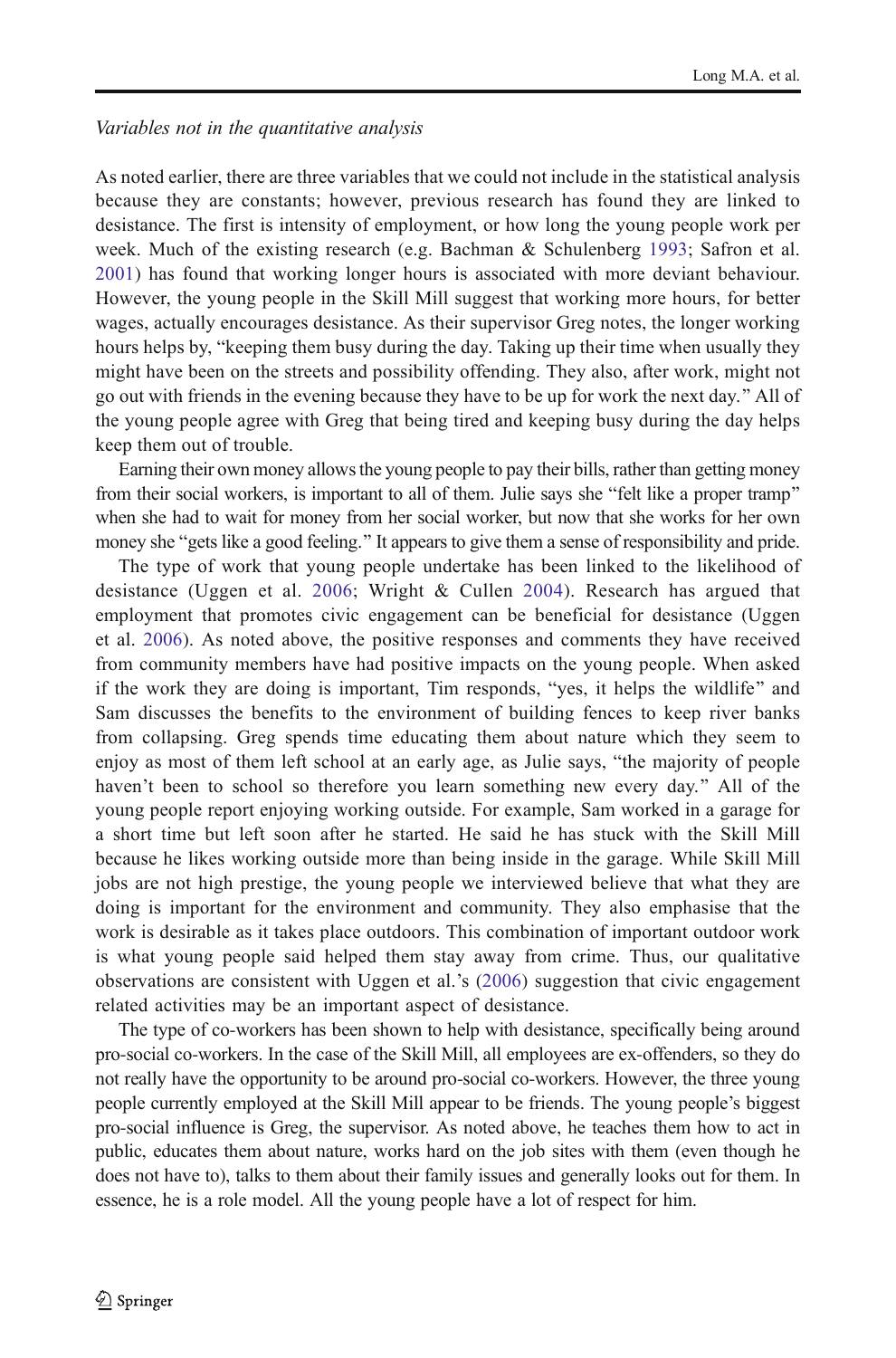# **Discussion**

Research on employment and desistance is mixed and we argue that it is important to investigate those situations where offenders may benefit from employment because it promotes criminal desistance. Thus, we ask whether offenders who enter a social enterprise known as the Skill Mill are likely to desist from crime.

The quantitative analysis finds that at the time participants were referred to youth services, the ex-offenders who attended the Skill Mill had patterns of offending that were statistically similar to those of ex-offenders in the control group, indicating that comparisons between these two groups provide a valid evaluation of the effect of participation in the Skill Mill. Specifically, we found that participation in the Skill Mill significantly reduces the number of offences an individual commits compared to both (1) the same exoffenders before they began the Skill Mill and (2) ex-offenders in the control group who have spent a similar amount of time under the supervision of youth services. Furthermore, young ex-offenders who participate in the Skill Mill have significantly lower offence seriousness scores than similar ex-offenders in the control group. The qualitative data shows that the young ex-offenders currently in the Skill Mill benefit from working a relatively high number of hours, for decent wages, doing environmental work that provides them with some level of civic engagement. The young people note that working a lot helps keep them busy and out of trouble, which is contrary to much of the existing research on the employment-crime relationship (e.g. Bachman & Schulenberg [1993;](#page-15-0) Safron et al. [2001\)](#page-16-0); however, our results are in line with previous research that notes the importance of workrelated civic engagement to desistance (Uggen et al. [2006](#page-16-0)).

As we suggest, scholars have argued that the link between employment and crime desistance is dependent on the type of job the ex-offender holds (Agnew [1986;](#page-15-0) Bachman & Schulenberg [1993](#page-15-0); Uggen & Staff [2001](#page-16-0)). Research has suggested that employment that includes mentorship and skills development (Paternoster et al. [2003\)](#page-16-0), has high job satisfaction (Uggen [1999](#page-16-0)) and develops social capital (Wright et al. [1997](#page-16-0)) is particularly effective at promoting desistance from crime. These findings appear to hold true in the case of the Skill Mill. Young ex-offenders who participate in the Skill Mill have, for the most part, been successful in desisting from crime. We also suggest that an important part of the Skill Mill experience is that young ex-offenders are able to develop a sense of civic duty that helps them become connected to their communities. They are able to take pride in the work they do and the positive impact it has.

The success of the Skill Mill appears to stem from taking motivated youth ex-offenders, providing them with a job that pays relatively well, gives them a chance to do good for their communities and provides some civic reattachment. These things coupled with a supervisor who educates them about the work they are doing and how to act appropriately in public, looks out for them, helps out with family and other personal issues and is their friend, has resulted in these young people predominately desisting from crime. These results provide support for an integrated theory of desistance that takes into account both individual decisions and structural components (Farrall and Bowling [1999](#page-15-0)), and creates as Giordano et al. ([2002](#page-15-0)) suggest, a hook for change for the young people in the Skill Mill.

Given the Skill Mill's success in reducing reoffending, primarily through flood mitigation and related work, youth services should consider involving young ex-offenders in similar types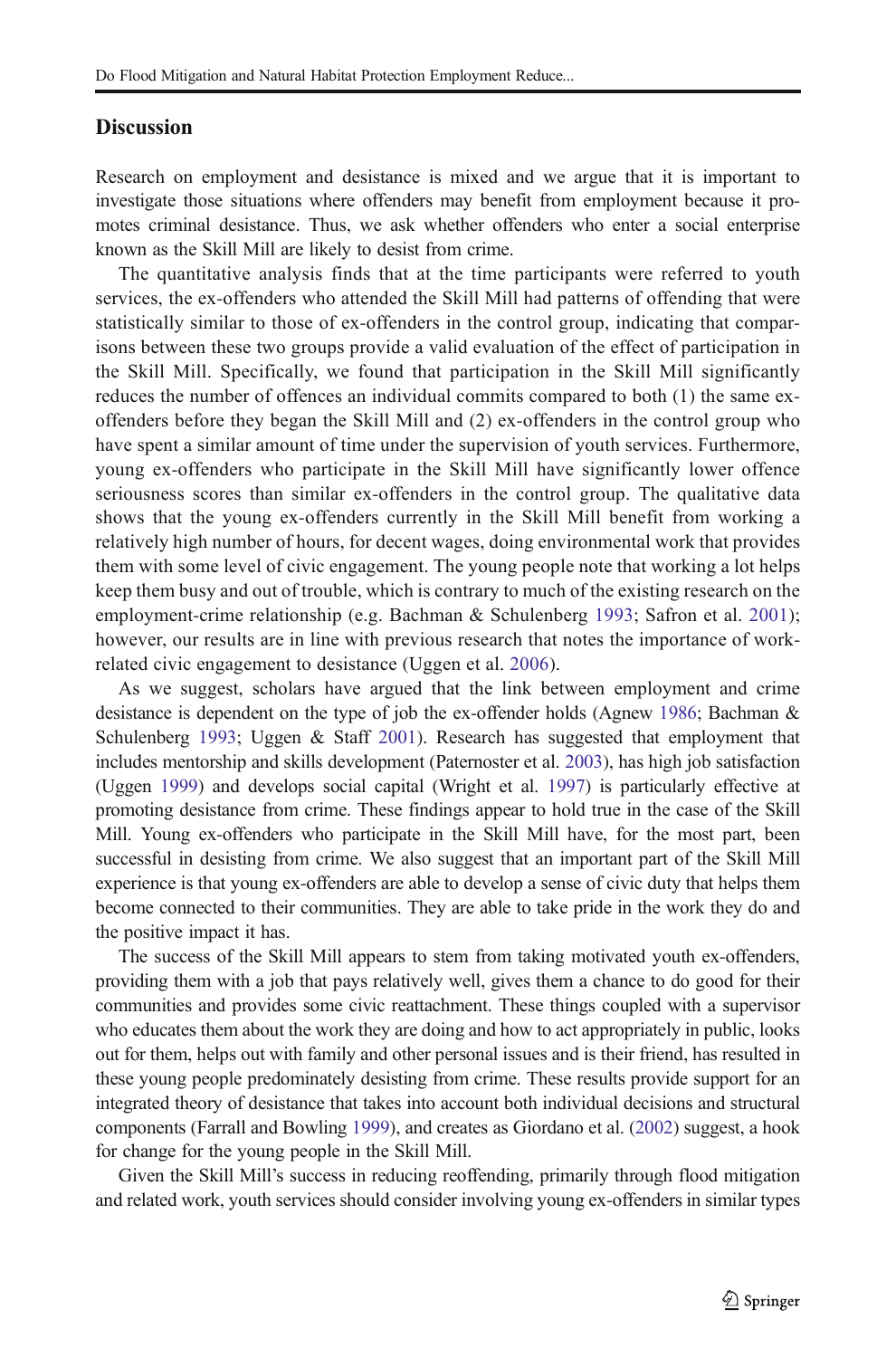<span id="page-15-0"></span>of meaningful employment that is beneficial to the community—in fact, the model is being replicated in other UK cities, such as Leeds, where a franchise of the Skill Mill opened in October 2015 and elsewhere in Europe, as a Skill Mill branch opened in Tallinn, Estonia in April 2016. These organisations will hopefully spur the creation of turning points by providing hooks for change in the lives of the youth ex-offenders who they employ.

# Appendix A

|                        | Number of offences | Seriousness<br>of offence | <b>Risk</b> | Age   | Female    |
|------------------------|--------------------|---------------------------|-------------|-------|-----------|
| Number of offences     | 1.000              |                           |             |       |           |
| Seriousness of offence | $0.965**$          | 1.000                     |             |       |           |
| Risk                   | $0.132**$          | $0.252**$                 | 1.000       |       |           |
| Age                    | $0.175**$          | $0.138*$                  | 0.047       | 1.000 |           |
| Female                 | $-0.079*$          | $-0.136*$                 | $-0.100**$  | 0.001 | 1.000     |
| British white          | $-0.010$           | $-0.084$                  | $-0.110**$  | 0.026 | $0.184**$ |

| <b>Table 5</b> Pearson correlations for control variables |
|-----------------------------------------------------------|
|-----------------------------------------------------------|

Note: \*\* $p < 0.001$ , \* $p < 0.01$  (two-tailed)

Open Access This article is distributed under the terms of the Creative Commons Attribution 4.0 International License (http://creativecommons.org/licenses/by/4.0/), which permits unrestricted use, distribution, and reproduction in any medium, provided you give appropriate credit to the original author(s) and the source, provide a link to the Creative Commons license, and indicate if changes were made.

# References

Agnew, R. (1992). Foundation for a general strain theory of crime and delinquency. Criminology, 30, 47–88.

Agnew, R. (1986). Work and delinquency among juveniles attending school. Journal of Criminal Justice, 9, 19–41. Apel, R., Bushway, S., Paternoster, R., Brame, R., & Sweeten, G. (2008). Using state child labor laws to identify

- the causal effect of youth employment on deviant behavior and academic achievement. Journal of Quantitative Criminology, 24, 337–362.
- Bachman, J., & Schulenberg, J. (1993). How part-time work intensity relates to drug use, problem behavior, time use, and satisfaction among high school seniors: Are these consequences or merely correlates? Developmental Psychology, 29, 220–235.

Baker, K., Jones, S., Roberts, C., & Merrington, S. (2003). Validity and reliability of ASSET. London: Youth Services Board Assessed 25 September 2017. Available at <https://www.justice.gov.uk/about/yjb/>.

Bushway, S. D., & Apel, R. (2012). A signaling perspective on employment-based re-entry programming: Training completion as a desistance signal. Criminology & Public Policy, 11, 21–50.

Cullen, F., Williams, N., & Wright, J. P. (1997). Work conditions and juvenile delinquency: Is youth employment criminogenic? Criminal Justice Policy Review, 8, 119–144.

Elder, G. (1994). Time, human agency, and social change: Perspectives on the life course. Social Psychology Quarterly, 57, 4–15.

Farrall, S., & Bowling, B. (1999). Structuration, human development and desistance from crime. British Journal of Criminology, 39, 253–268.

Giordano, P., Cernkovich, S., & Rudolph, J. (2002). Gender, crime and desistance: Toward a theory of cognitive transformation. American Journal of Sociology, 107, 990–1064.

Hirschi, T. (1969). Causes of delinquency. Berkeley, CA: University of California Press.